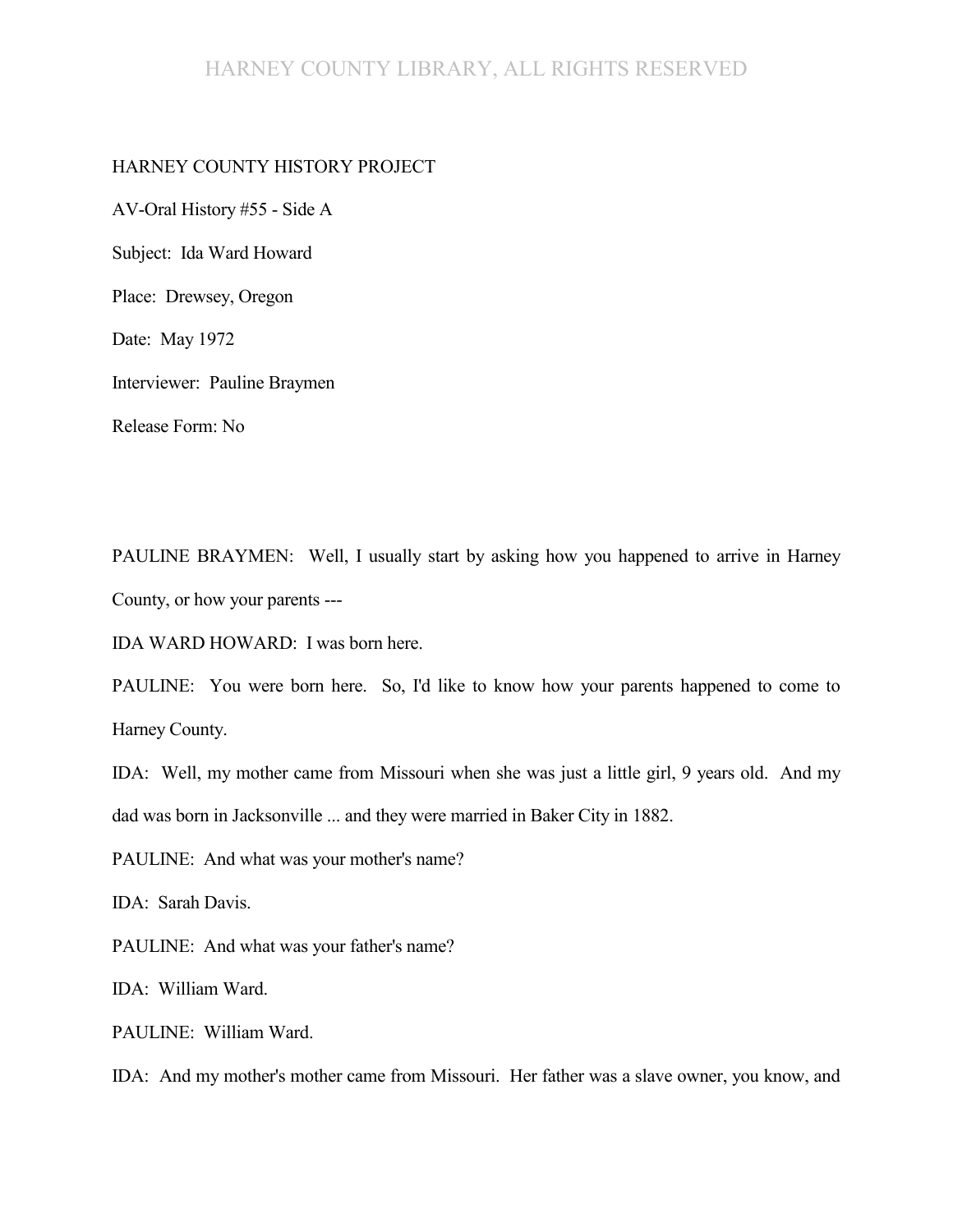when the salves were freed, he came to Lakeview, Oregon, in Lake County. And all the Negroes that wanted to come with him came with him. Grandmother brought her family out. Harry Clark up here is related. His mother was a sister of my mother.

PAULINE: Oh, I see. I am finding out a lot about how people are related to one another. I hope to talk to Harry too before ---

IDA: Just a year younger than I am.

PAULINE: So, your mother was about 9 years old then when they made the trip to Lakeview?

IDA: Yes, she was 9. Goose Lake they called it. ...

PAULINE: Then how did your father and mother meet?

IDA: ... My mother had some older brothers, you know, and they came down from Willow Creek, in Malheur County, and my grandmother decided to come out too. And my dad was, you know, a young fellow and they just happened to meet. And they came over here (Drewsey) because her sister that lived over here. My mother had a sister, Gearhart. You know this was a reservation?

PAULINE: An Indian Reservation? Nobody's told me about this yet.

IDA: This place was in the Reservation, and my aunt and uncle who also came up --- I stayed with her all summer --- started on this place, but he thought it was filled up, so he went on up to Calamity it was called and took up that place. So, my grandmother finally wound up there with one of her sons.

PAULINE: So, this was opened up for homesteading?

IDA: ... in 1881, I think Lee Williams told me. And Mr. Howard filed on it. He was from John Day.

PAULINE: Do you know about, what year your folks came here?

IDA: Well, my older brother was born here. That was in '80 --- let's see, they were married in '82,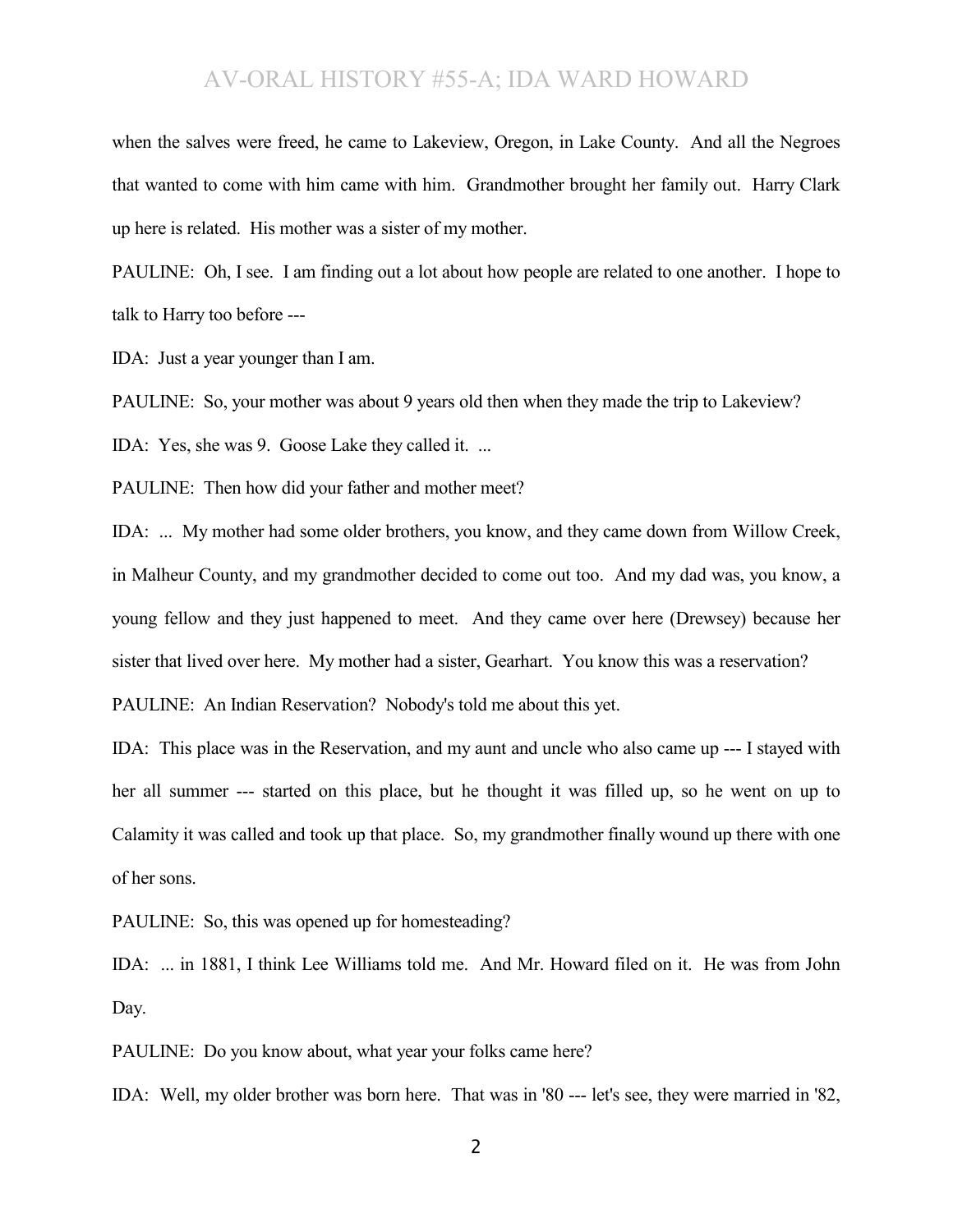'83.

#### PAULINE: About 1883?

IDA: Uh huh. But dad was a roamer, he liked to move around. When I was 4 years old, we moved to California, down near Red Bluff. Then we finally got back to Klamath Falls. Of course, she was born and raised there in Jacksonville, Fort Klamath. And I can remember I was 10 years old when we came back. We lived up on Calamity until 1902, when we moved to Drewsey. My mother died when I was 17. She was 43, in 1904. I was married in 1905, to Edward Howard.

PAULINE: Do you remember seeing a lot of Indians around here when you were a kid?

IDA: There was a bunch of them. The Indians used to come over here and stay, you know, and camp around on the sunny side of the hills. And my folks ran the hotel in Drewsey and an (Indian) squaw did their washing every week. She'd come and do ... for my mother.

PAULINE: I guess this is doing all right. I thought it wasn't turning right, but I guess it is. You said they had a hotel in Drewsey. Did it have a name?

IDA: The City Hotel.

PAULINE: The City Hotel.

IDA: Of course, I went to school in Drewsey. ...

PAULINE: Can you remember --- Percy Davis was telling me this morning that Drewsey was quite a freighting center, and a lot of people came. This is where they came.

IDA: It was. My dad used to, before he had the stable, he used to freight. He used to freight up there.

PAULINE: Freight with horses?

IDA: Freighter's horses. Freighters from Huntington was where they came from. And the stage came through from Ontario, and we had the stage drivers.

3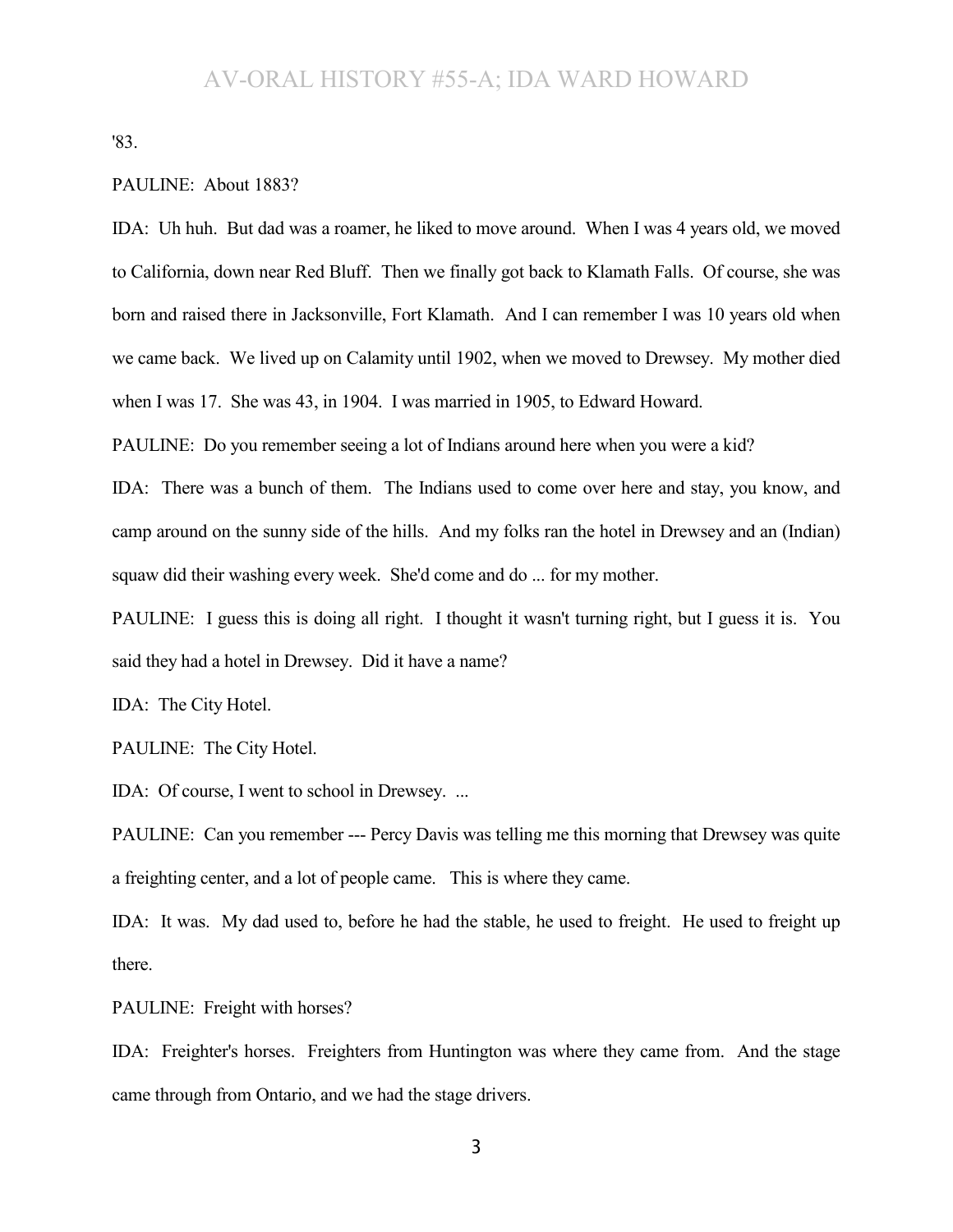PAULINE: Well, we've always had lots of dances in Harney County, and ---

IDA: Every Friday night we'd have a dance. The PLS Company buckaroos used to come spend their winters in Drewsey when they were laid off. Drewsey was quite a city in those days.

PAULINE: Do you remember the first car you ever saw, or the first car you ever rode in?

IDA: Yes, the first one I ever rode in was from the Ford Garage in Burns. What was his name, Mr. McGowan? But the first car I ever saw came up through the country from the ...

PAULINE: Came in through Drewsey?

IDA: Yes.

PAULINE: I talked to Jane Drewett at the nursing home the other day, and she was telling us, she said, and this might have been the same one. She said it came through and the Indians chased after it on their ponies. But this might have been another time.

IDA: Uh huh. ...

PAULINE: Did you live quite a ways from the schoolhouse?

IDA: In Drewsey? Well, no.

PAULINE: You were just right across the street almost.

IDA: No, but then of course they built a new schoolhouse since now. But the old one was right where the new one is, and right where the tavern is, was where the City Hotel was. And I always came home for lunch.

PAULINE: Did they usually have a school play at Christmas time?

IDA: Oh yes, they had a Christmas tree, uh huh. And Mrs. Hamilton, she had her Sunday School every Sunday.

PAULINE: Was there a regular church here at that time, or was she just on her own?

IDA: No, there was a minister that came in. The Baptist that baptized a lot of people. He baptized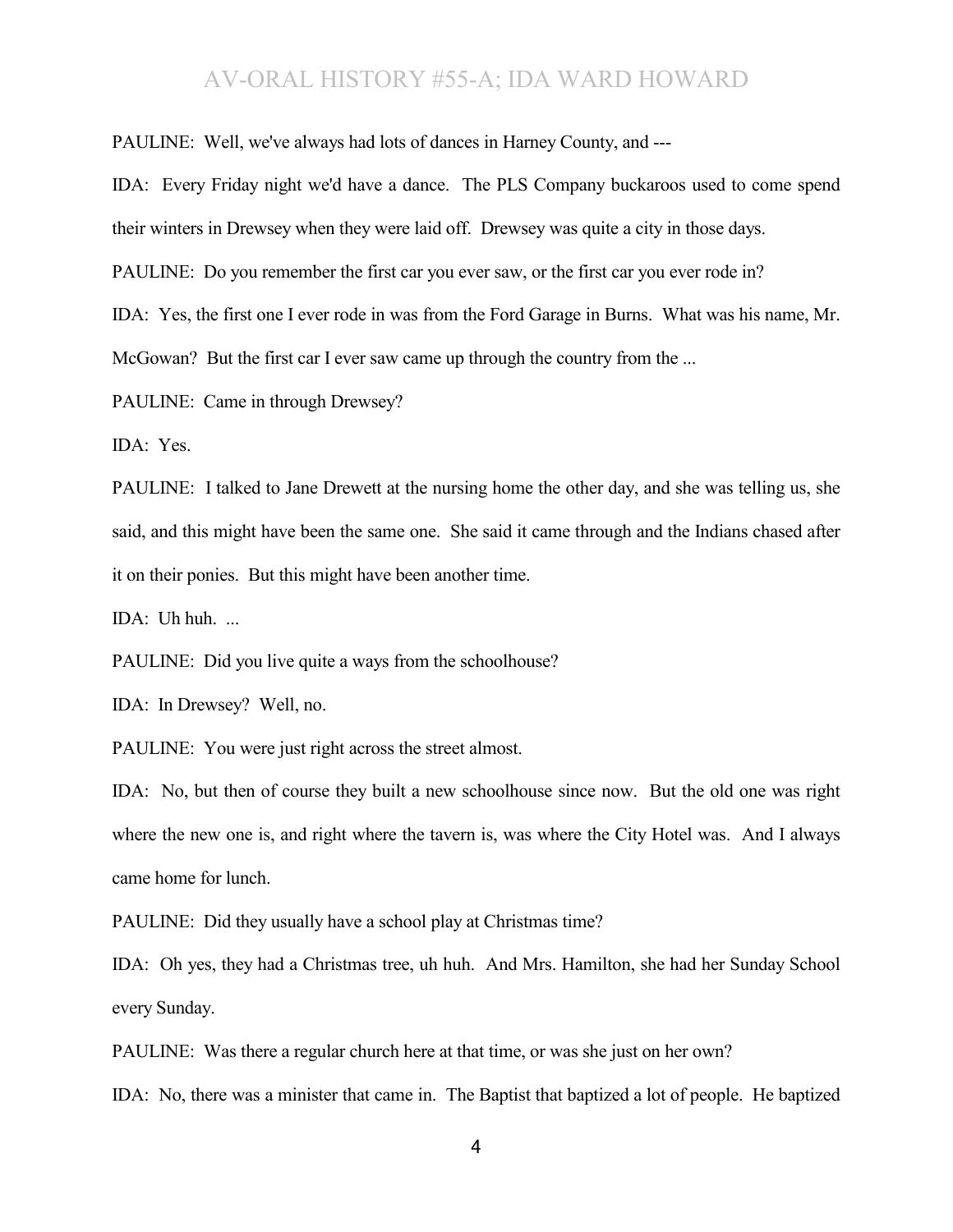a lot of people, but they never organized a church. He just baptized them in the river.

PAULINE: In the river?

IDA: Uh huh. In the river. Of course, with a lot of them it didn't take.

PAULINE: That happens, that happens many times. Still happens today.

IDA: That was before we moved to Drewsey. My husband told me about it. The minister, Phipps, had someone down deep in the water, then somebody up above would push you down into the river.

PAULINE: Oh no. That added to the commotion a little bit I imagine.

IDA: I lived in this ranch house ever since I was married in 1905.

PAULINE: Did your husband build this house? Or have it built?

IDA: Do you remember Mr. Jordan?

PAULINE: Uh huh.

IDA: Well, his father built it.

PAULINE: Dan Jordan built it?

IDA: Dan Jordan.

PAULINE: Well maybe you can tell me something. I've been looking for some information about --- Bessie Duhaime has a picture, I don't know whether you know her or not, but she lives over there at Rye Grass.

IDA: Yes, I know her.

PAULINE: She has a picture of the twin homestead, and they built the house on the property line so that half of the house is on one side, and half on the other, and they homesteaded both pieces of property. And she thought this was Jordan and Jordan, but she wasn't sure. Did you ever hear anything about that?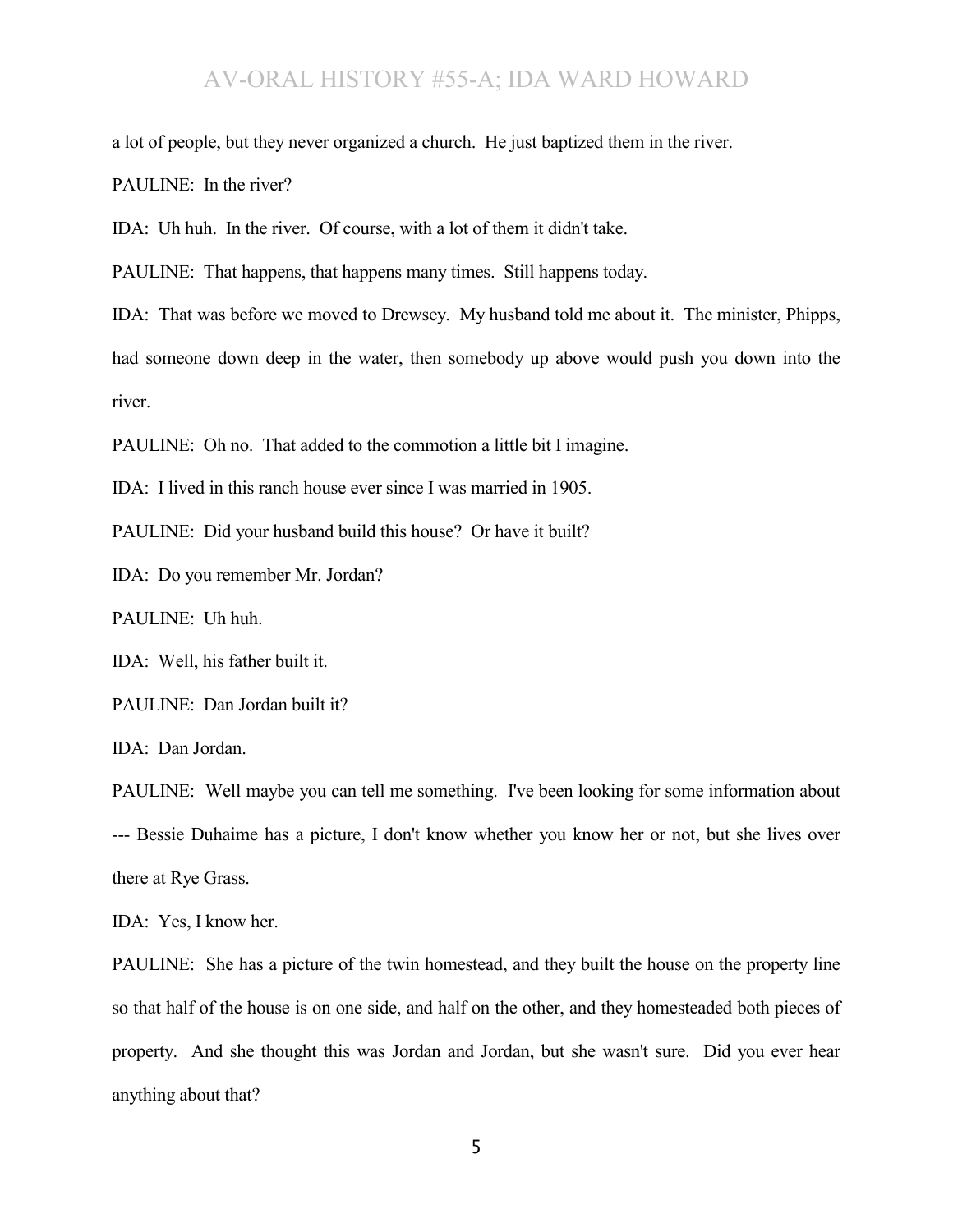IDA: No, not that. I --- the only thing that I know anything about, you know where Temples live, well there used to be a twin house, and it was Jones and oh --- who was it, the daughter still lives there, Poujade.

PAULINE: Poujade.

IDA: One lived on one side, and one on the other. It was just a double house. And the house is still there.

PAULINE: Well, this might be the one. She wasn't sure who lived in it, but she had a picture of it.

IDA: Well, I think it was at Harney.

PAULINE: At Harney. Well, I'll check into that further then.

IDA: That's where Richard Temple lives. I don't know if they tore down some of it, but you know Alan Jones? Well, it was his father.

PAULINE: Oh, uh huh.

IDA: And I think Mrs. Poujade is a sister to Jones. I think they were related.

PAULINE: Well, I imagine that it must have been. You know for two families to live in a house that way, I'd imagine that they were related some way. That may be the one.

IDA: Well, that's the one that I know anything about. It was quite a house at one time. ...

PAULINE: Well, that must be, because I've been asking everyone I see about that, and no one has known anything about it.

IDA: Well, I think Mrs. Bunyard would know.

PAULINE: Yeah, Ida Bunyard. If she comes, she's not here now, you know. She's with her daughter or someone in Medford, or Grants Pass, or Ashland, or someplace. So, I'm hoping she comes back before I get through with this project so I can talk to her.

IDA: ...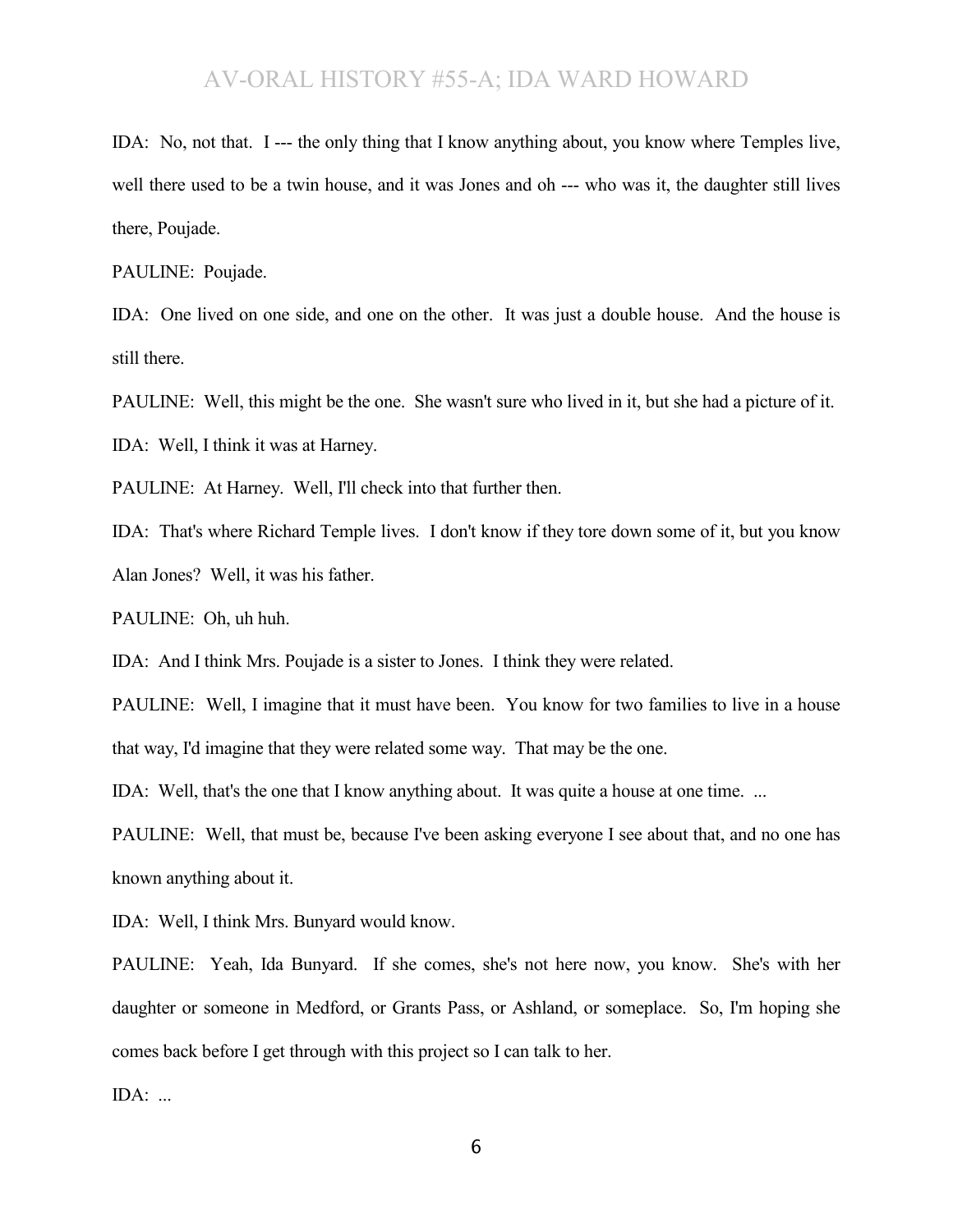PAULINE: Can you tell me anything about what it was like to cook for the hay crew, and do for the ---

IDA: I've cooked for the hay crew. We used to have quite a bunch of men at haying each year.

PAULINE: About how big a crew did you usually have haying?

IDA: Well, there was generally --- its been so long ago --- Oh, 8 or 10 men anyway. We always had two on the stack. About two or three cutting and raking the hay. And we had the Indians, the Indians helped us.

PAULINE: What kind of meals, what kind of food did you put on the table?

IDA: Oh, all kinds of vegetables, we raised our own garden. Meat and potatoes, and gravy, some vegetables, and some kind of dessert. Until I got my children I did it by myself. After that why I had help. And my mother-in-law...

PAULINE: How many children did you have? There was Tom.

IDA: Three, Tom, and Evelyn and Ned.

PAULINE: And Ned?

IDA: Edward was his name.

PAULINE: Now what about Evelyn?

IDA: No, she's in Portland.

PAULINE: In Portland. Did she marry someone from Harney County?

IDA: No. She's on her own, and she's an R.N. She's in the ambulance business now. Her husband had it when he died, and she never had any...

PAULINE: And what about Ned?

IDA: He lives over in Boise. He married Mrs. Miler's daughter, youngest daughter, Marjorie. And Tom is married to Eleanor Joyce. She's a teacher at the Drewsey School.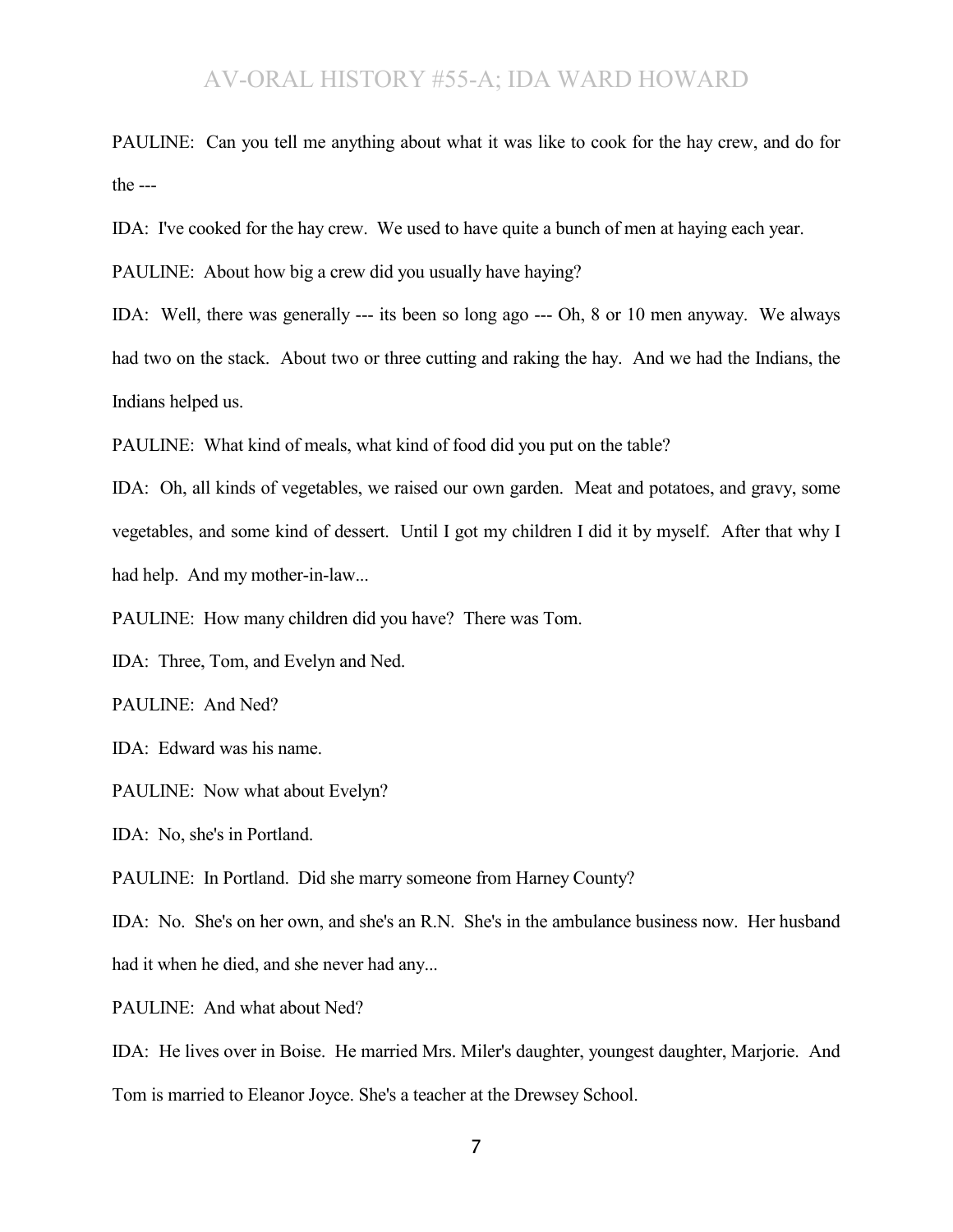PAULINE: Joyce.

IDA: Joyce.

PAULINE: Have you always raised cattle, or did you have sheep or horses too?

IDA: We raised, we always had cattle. They had cattle when I came on the ranch, and horses. But my husband got the sheep, just a small bunch of sheep, you know, for our own mutton, and added to them. We don't eat much mutton anymore ... In 1912, or '11 we got our Kimball Flat School District. And they put me in as clerk, and for 44 years I was District Clerk until we moved on ---

PAULINE: Consolidated?

IDA: No, we didn't consolidate. We, what is the word? Anyway, we connected up with the Drewsey District. Let's see, oh, we annexed with the Drewsey District.

PAULINE: Annexed.

IDA: And then I was 20 years, Grange secretary.

PAULINE: Well, that's a long time too, to be secretary of something like the Grange. Forty-four years of school clerk, I'll bet that's a record.

IDA: Yes, it is.

PAULINE: How many children did you have usually in the Kimball Flat School?

IDA: Well one time we had 32 pupils. It was a larger school than Drewsey. But we always had just ... Kimball Flat area. And I always boarded the teacher. I was clerk to the board. I kind of like to do that kind of work.

PAULINE: That is interesting to be involved in something like that. And you can see it grow over the years, and change.

IDA: And now days it is so different. They've got so much.

8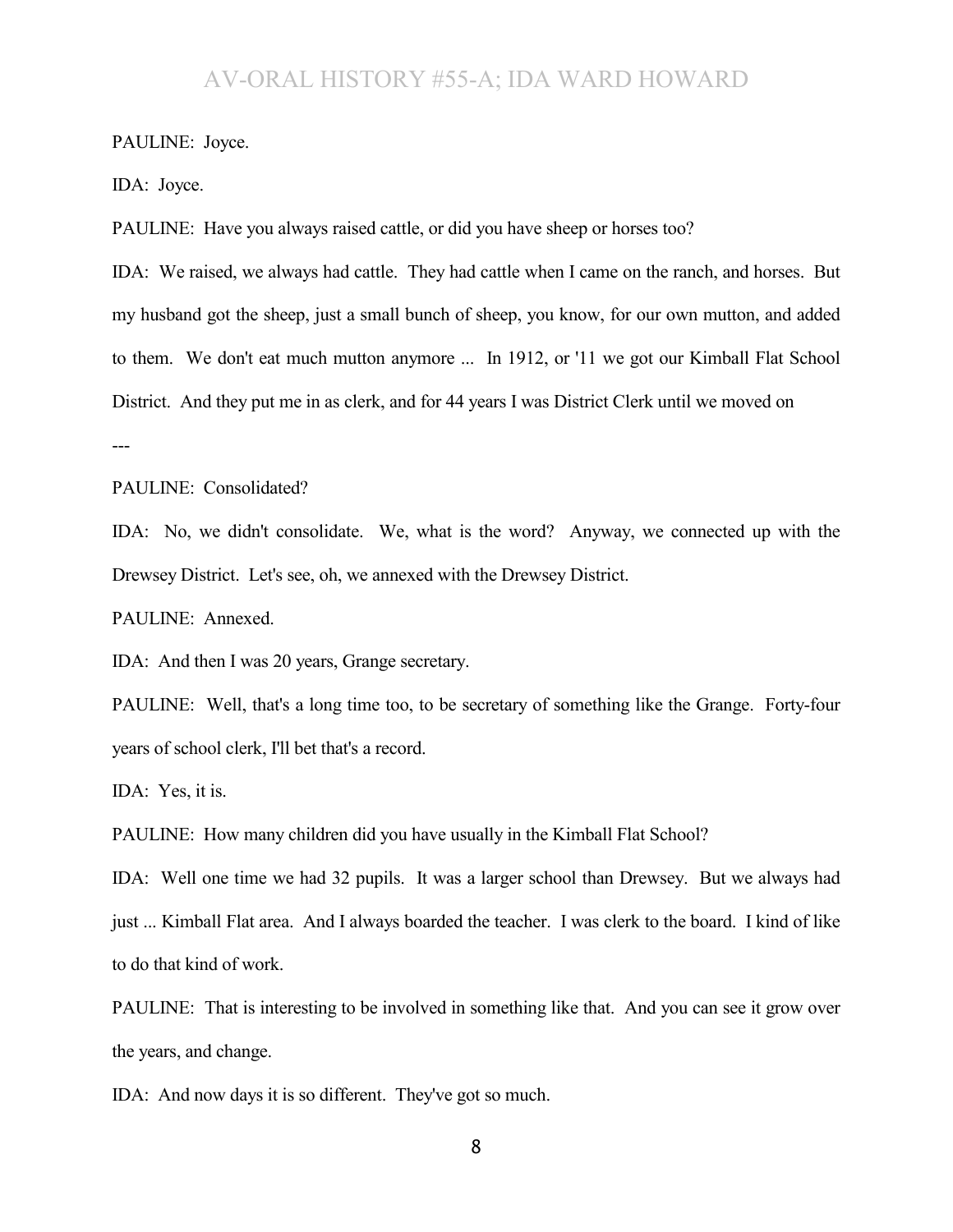PAULINE: It's a lot more complicated all right.

IDA: Oh, lots. I know when I got down there at the school meeting this year ... for everyone in the district she had a difficult job. ... Of course, they have their free lunch every day. They don't handle their students like they used to. I believe that the schools in those days, the children did better than they do now. But they take so much stuff that they'll never use. ... as soon as they get out of school, that's it.

PAULINE: Yeah. Well has anything else that happened that you can remember that you think is important in Drewsey?

IDA: We used to have the Odd Fellows and Rebekahs Lodge, you know, of course we ran out of members. I started the Rebekahs. We've still got the old hall.

PAULINE: Is that the building that's right across from the store there, is that the old Odd Fellows Hall?

IDA: That great big thing was built in 1900. And the Odd Fellows, they can't tear it down, because it belongs to the head lodge. It's going to fall down one of these days.

PAULINE: Yeah, it's beginning to look pretty rickety all right.

IDA: They don't use it anymore for anything. Because it's not safe. No, I've belonged to the Rebekah Lodge --- but since we moved to Burns, I couldn't climb those stairs.

PAULINE: No, a lot of our members are in that position. But you know what they've been doing? A couple a times a year they've been, they got permission from the state assembly to have lodge up at the club rooms. A couple of three times a year they have lodge at the club rooms, and you know there's no stairs and that way some of the members that can never go any other time can go. I think that's really nice.

IDA: I don't know if she died before you --- Mrs. Sizemore, she fell down those steps.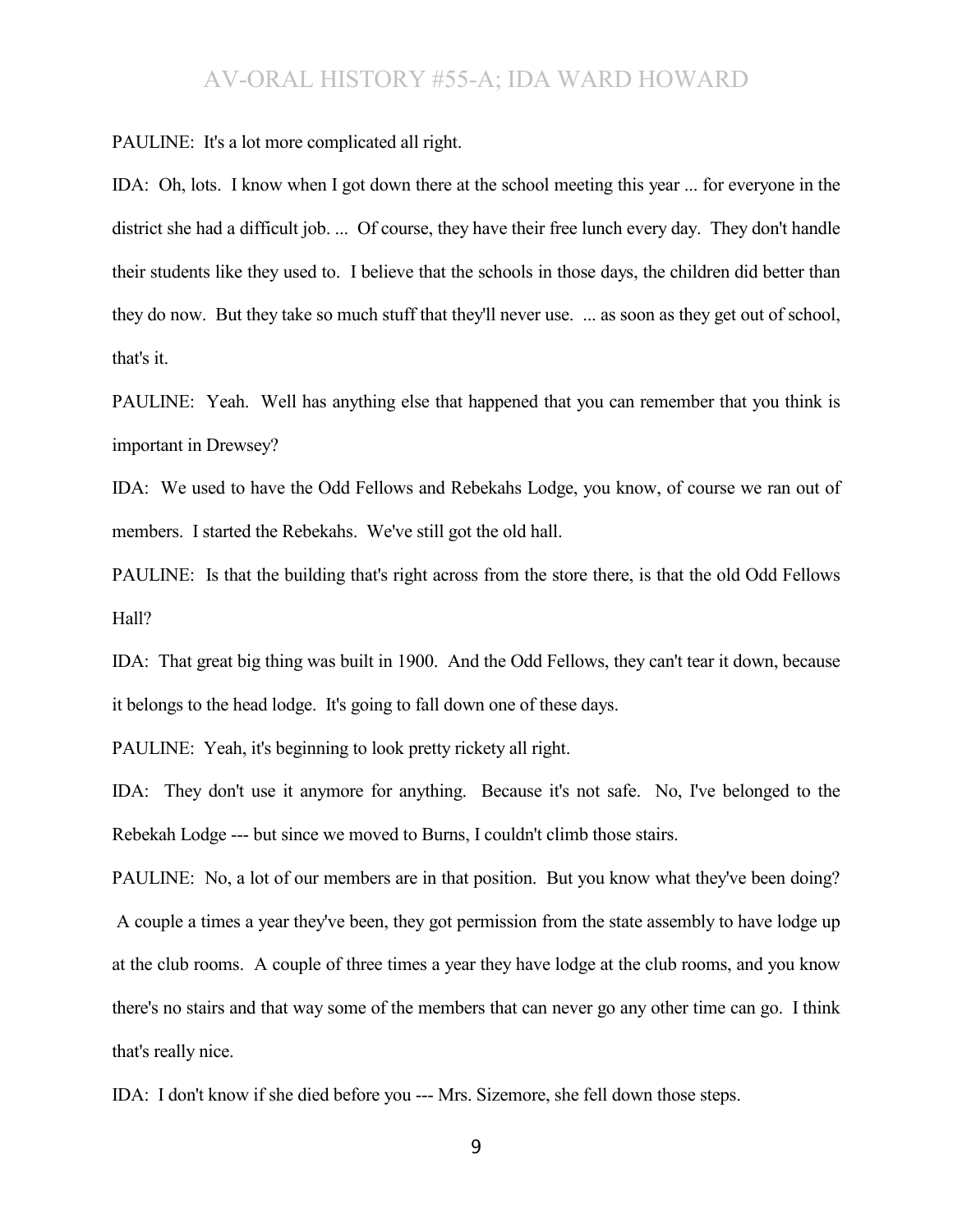PAULINE: Yes, I know. Well, that was down at the Masonic Hall that she fell.

IDA: It wasn't at the Odd Fellows there in Burns?

PAULINE: No, the Odd Fellows is above where Sandy's Shoe Store is, and the Masonic's is above Corbett's, and she fell --- but it could have just as well of been. I mean it's six of one and half a dozen of the other, because they're both ---

IDA: Both are killers because I've been up them.

PAULINE: Yeah, and I --- we were up there the other day, and my grandmother was up there, and I just walked all the way down with her, because every time I think of Mrs. Sizemore falling. That was really terrible.

IDA: ... and she was about 80. When you think that --- We always had two teachers in Drewsey at our school.

PAULINE: What was it like going to Ontario when they first thought --- when they first had automobiles? What was the road like between here and Ontario?

IDA: Well, it passed through by Beulah and then over the Bendire Mountain and down.

PAULINE: Now this is a little bit different route than what they had originally.

IDA: Down Bully Creek into Vale. That's where the freighters used to run. The first year that my husband and I were married we went to Vale, on the Fourth of July with our ... to get our supplies. We took in the Fourth of July down there and got supplies too.

PAULINE: At Vale or at Ontario?

IDA: At Ontario.

PAULINE: At Ontario.

IDA: Vale wasn't very much of a place, but it was a town to see.

PAULINE: Well, it still is.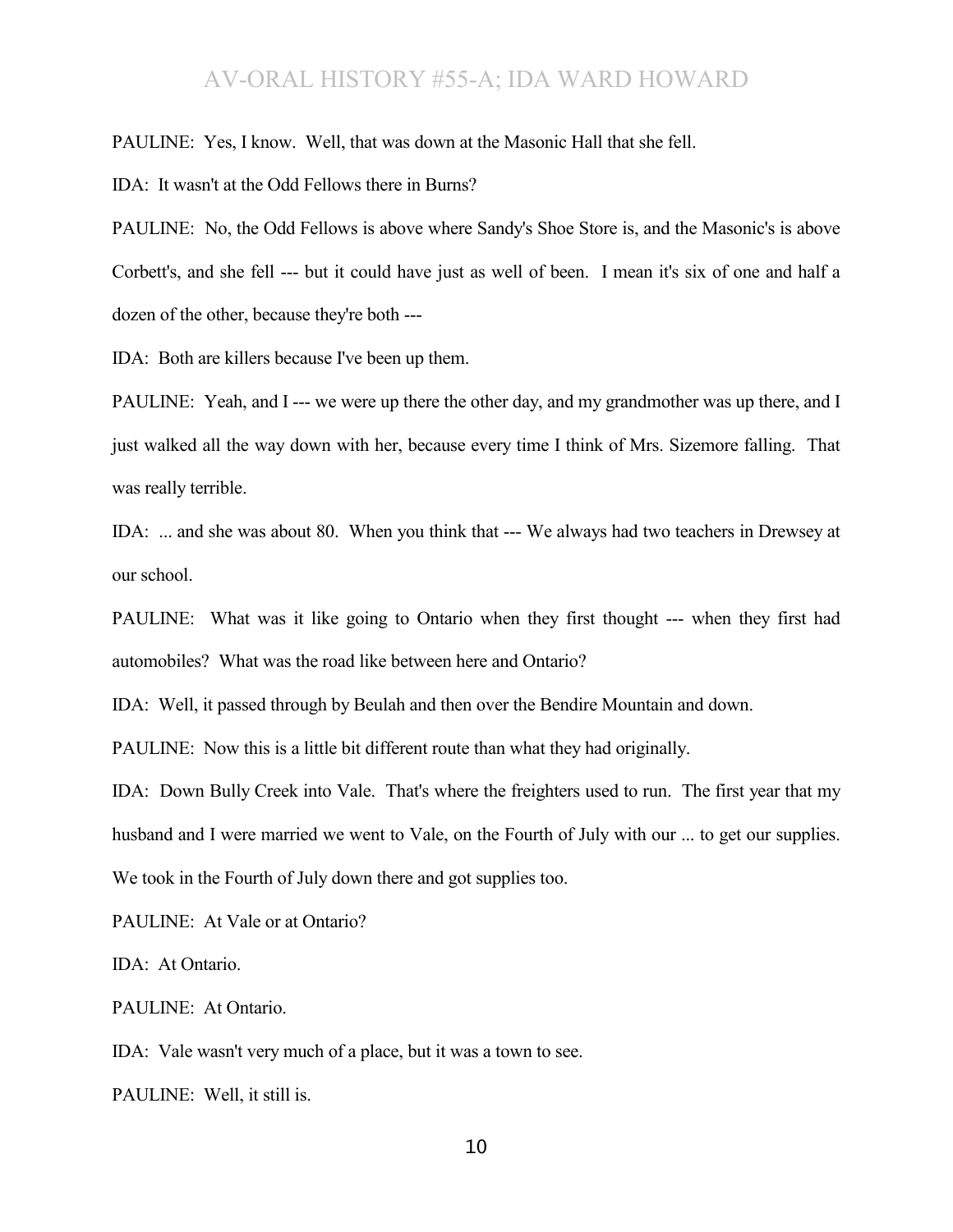IDA: Still is. You know my husband had been home with; no, it was before Tom was born. They had a big voting, and Ontario tried to take the county seat away from Vale, and Vale beat them. And they had a big celebration, and we just happened to be there. And they had this great big feed, you know, and so we took that all in. ...

PAULINE: I'll bet.

IDA: And Ontario has never tried it since. No, we went down from Juntura by train, that time we went down the river ... my two younger ones ... Tom went the four years of high school in Burns, and Evelyn went three years, and then she graduated from the Inter- Mountain Institute at Weiser. And Ned took all of his four years at Weiser, Weiser High. And I remember when we first took her down, we went down the river, but it was just as crooked as going the other way, and narrow. It was scary. But now it's straighter. You look off down the road at the river. It was a dirt road and narrow. This was 1931-32.

PAULINE: This would have been about 1932, 1931.

IDA: 1936. She graduated from nurse's school in 1936. Several years ago, she was ... I saw the picture a while ago.

PAULINE: Let me get out of your way so you can --- (Ida gets album). I didn't realize that, and I wished I had paid more attention.

IDA: I don't know what this is.

PAULINE: Well, this is the story about Crane.

IDA: Oh, yeah.

PAULINE: Here's one that says every farmer should become a stockman. Wonder when this was? 1913, Burns Times-Herald.

IDA: I've been taking the Times-Herald ever since I've been on the ranch since 1910, course I'm a

11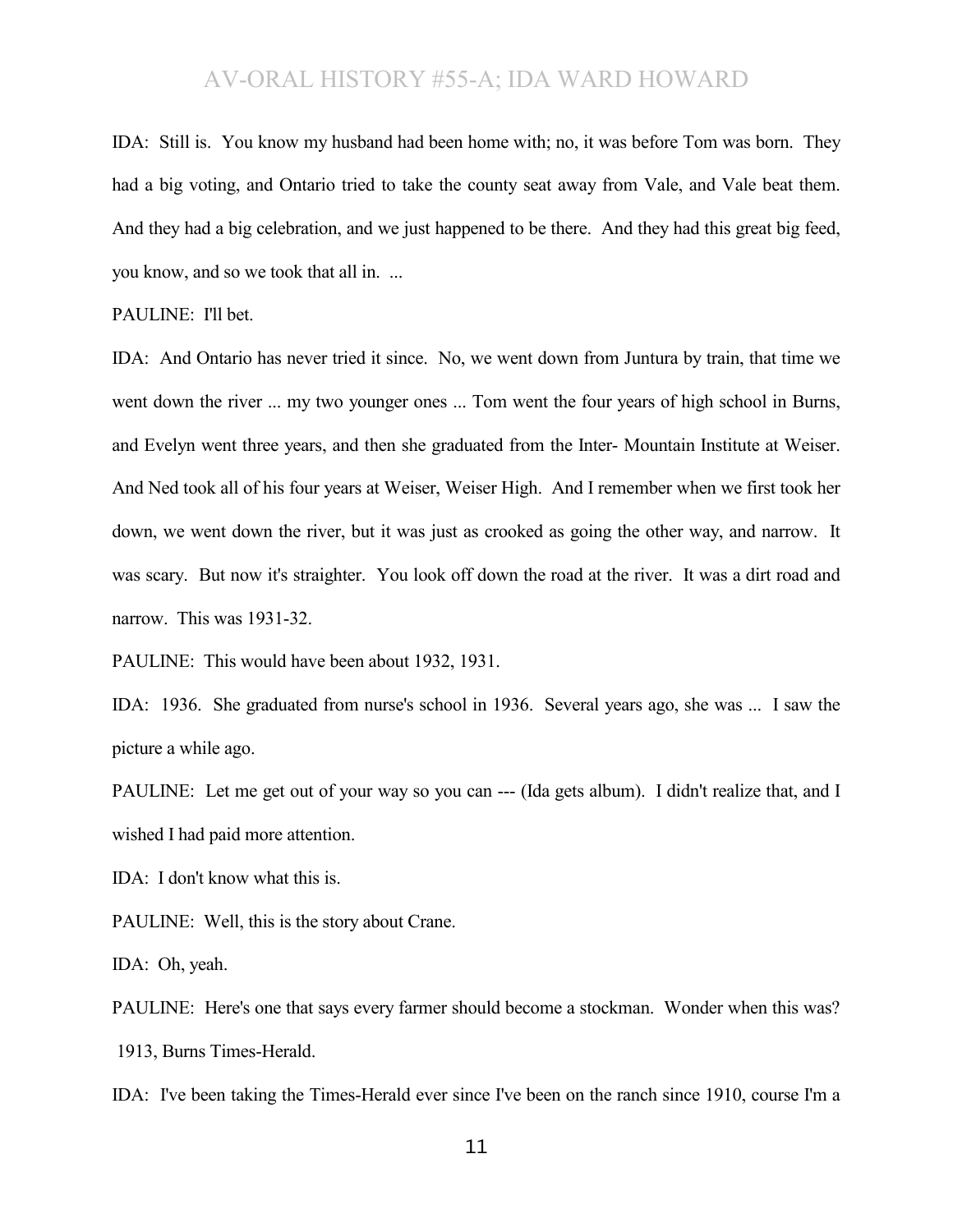Democrat. Here's the Crane article. This is Alfred ... my nephew. Well, maybe it isn't in here ...

PAULINE: Well, here's the ---

IDA: This is her; she was going to school.

PAULINE: And here's Julian Byrd.

IDA: Yeah, and there's the picture --- Cassie Drinkwater.

PAULINE: Well, here's an article about your daughter too.

IDA: Yes, she was, an ambulance. You know they had the baby ...

PAULINE: Uh huh.

IDA: This is the --- one of those. I have a Times-Herald.

PAULINE: Oh, these are nice. I like this kind of --- I read him every day for so many years (Dick Fagan).

IDA: I did too. And I felt kind of sorry when he died. His cousin was my doctor in Portland.

PAULINE: Oh, really?

IDA: At St. Vincent's, he fixed my leg. Chuck Fagan was my doctor, Chuck Fagan. He was very comical.

PAULINE: Let me put this back in, I was reading it.

IDA: And you know the O'Toole boys out here, the twins, and one of them is dead now. Then there was Mrs. ... she was the matron. And the whole schoolhouse burned down. And all their...

PAULINE: Well, this is a nice scrapbook.

IDA: I've got a lot of things to put in it. There's Abe Lincoln. Course I cut them out, and then I kind of go through them. Dr. Marsden, we were married in Dr. Marsden's house. He was quite a friend of my husband's family.

PAULINE: This is one about Crane School.